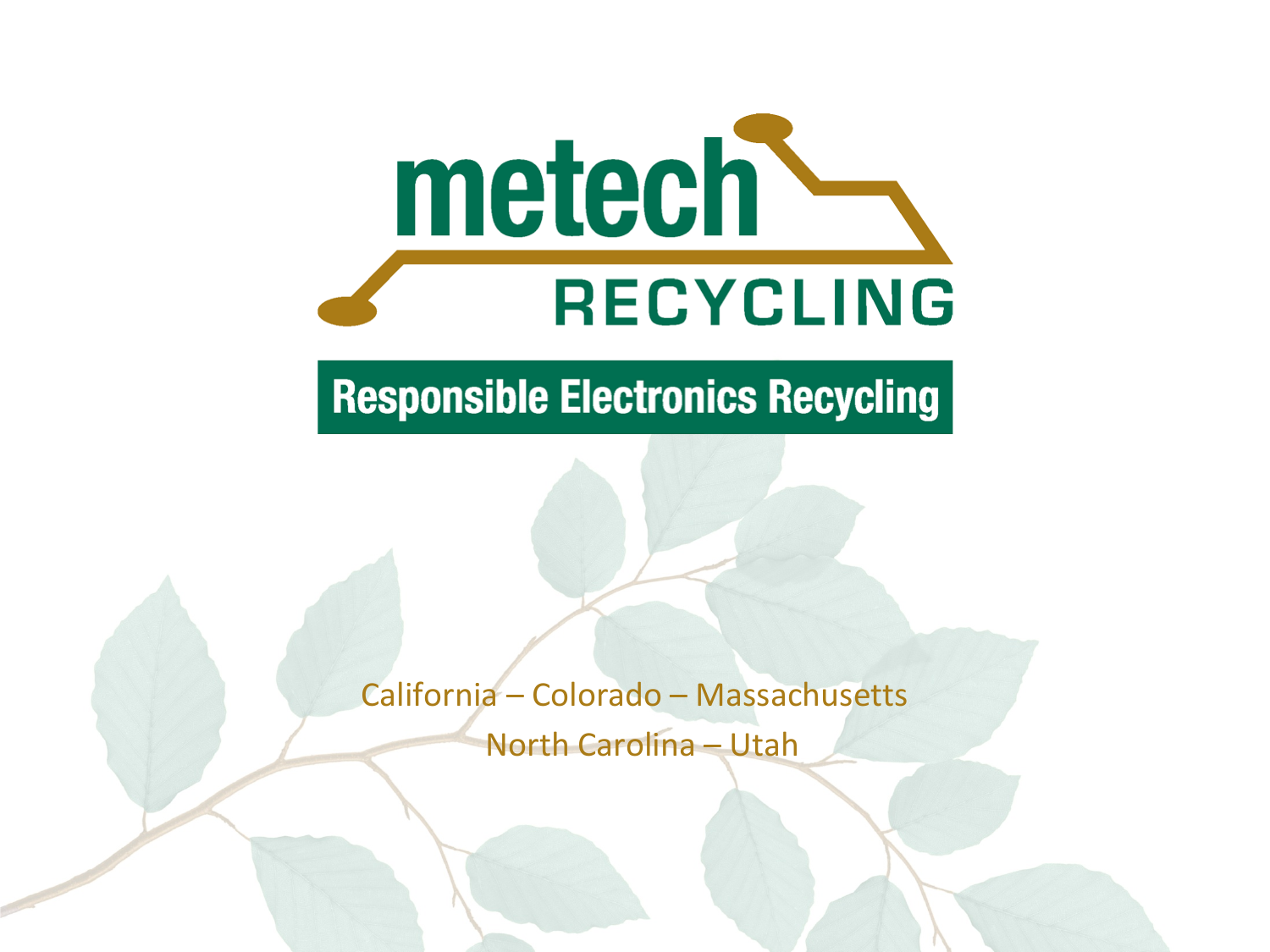### Metech Recycling – e-Stewards Certified

 e-Stewards Certification is the leading global program designed and developed by the Basel Action Network to enable individuals and organizations who dispose of their old electronic equipment to easily identify recyclers that adhere to the highest standard of environmental responsibility and worker protection. e-Stewards Certification is open to electronics recyclers, refurbishers and processors in all developed countries.





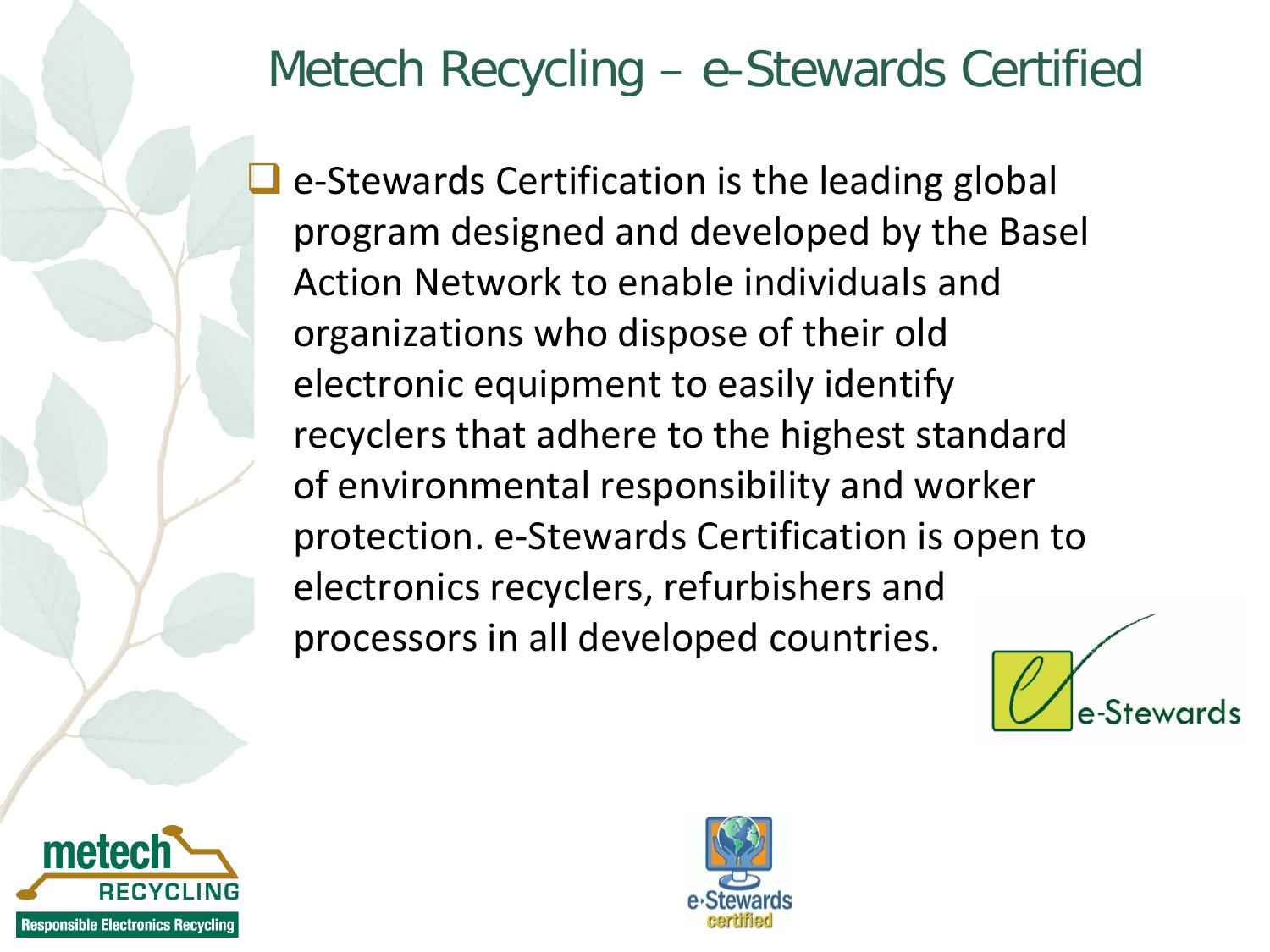## Metech Recycling – R2 Certified



 The R2 Standard sets forth requirements relating to environmental, health, safety, and security aspects of electronics recycling. R2 also requires e-recyclers to assure that more toxic material streams are managed safely and responsibly by downstream vendors-all the way to final disposition. It also prohibits e-recyclers and their downstream vendors from exporting these more toxic materials to countries that have enacted laws making their import illegal.

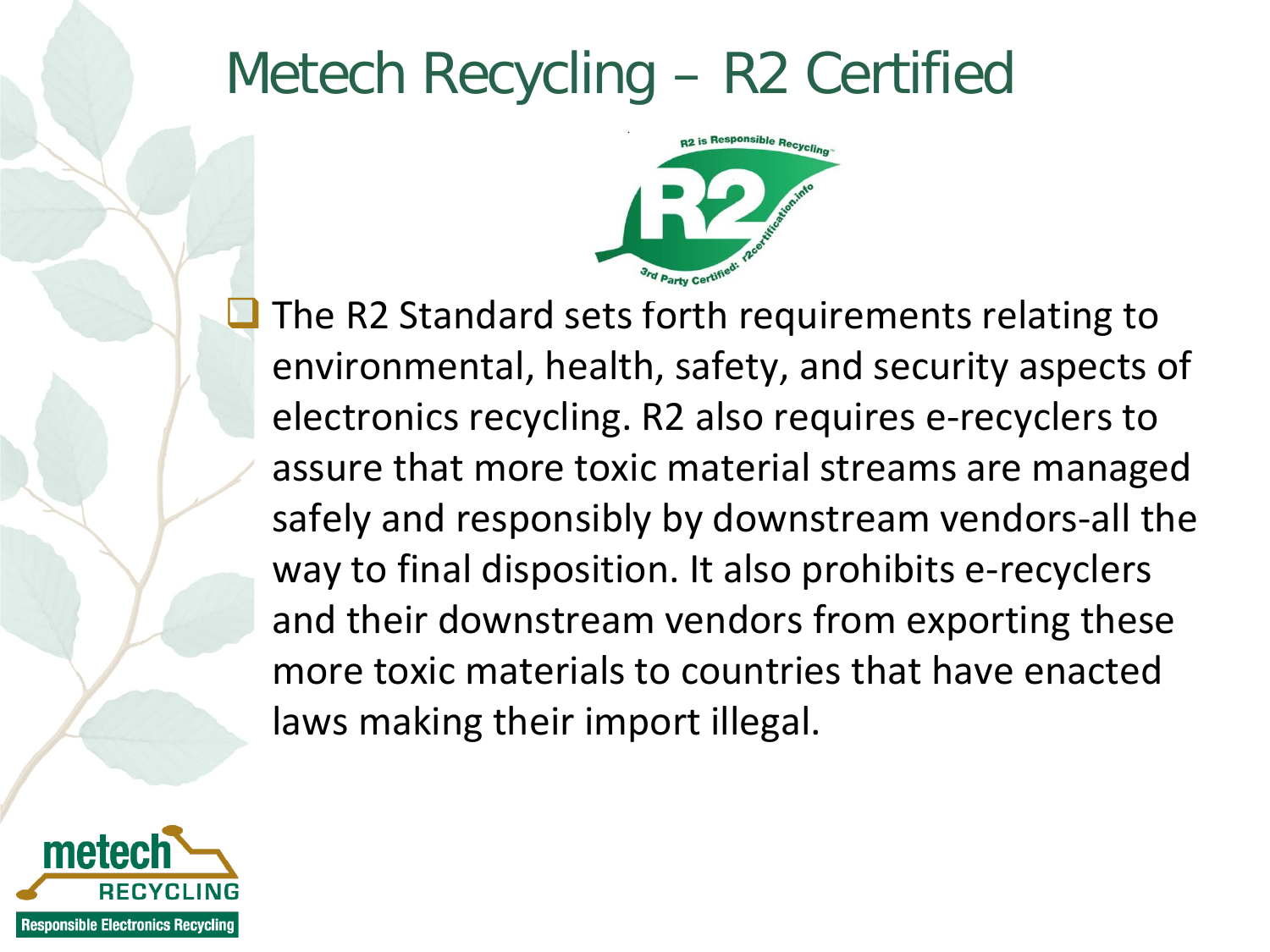#### Metech Recycling Certified

| <b>ISSUE</b>                                                                          | <b>E-Stewards</b>                    | R <sub>2</sub>                                                                |
|---------------------------------------------------------------------------------------|--------------------------------------|-------------------------------------------------------------------------------|
| <b>Environmental Mngt System Basis</b>                                                | ISO 14001 Certification<br>Required. | 3rd party or self-<br>certification allowed                                   |
| Export of toxic e-waste to developing nations                                         | Banned                               | <b>Restricted</b>                                                             |
| Illegal traffic in haz-waste (Basel Convention)                                       | Prohibits                            | <b>Prohibits</b>                                                              |
| Toxics in solid waste landfills & incinerators                                        | <b>Prohibits</b>                     | Restricted, considers waste<br>characterization &<br>appropriate mngt methods |
| Prisoner processing of e-waste                                                        | <b>Prohibits</b>                     | <b>Allows</b><br>permitted when a facility can become R2 certified            |
| Accountability for entire chain of toxic chemicals                                    | Fully                                | Required to meet OSHA<br>requirements                                         |
| Worker health & safety, monitoring                                                    | Defined & rigorous                   | Left up to Recycler                                                           |
| Shredding of mercury containing devices                                               | <b>Prohibits</b>                     | Allowed when very small &<br>very difficult                                   |
| Untested or non-working equipment exported to<br>developing nations for refurbishment | <b>Prohibits</b>                     | Allows under<br>circumstances                                                 |
| Accredited certifying bodies                                                          | 3                                    | ß                                                                             |
| Specified auditor training for all auditors                                           | Yes, by SAI Global                   | In progress                                                                   |
| Host or owner of overall program for quality control                                  | <b>BAN</b>                           | <b>R2 Solutions</b>                                                           |

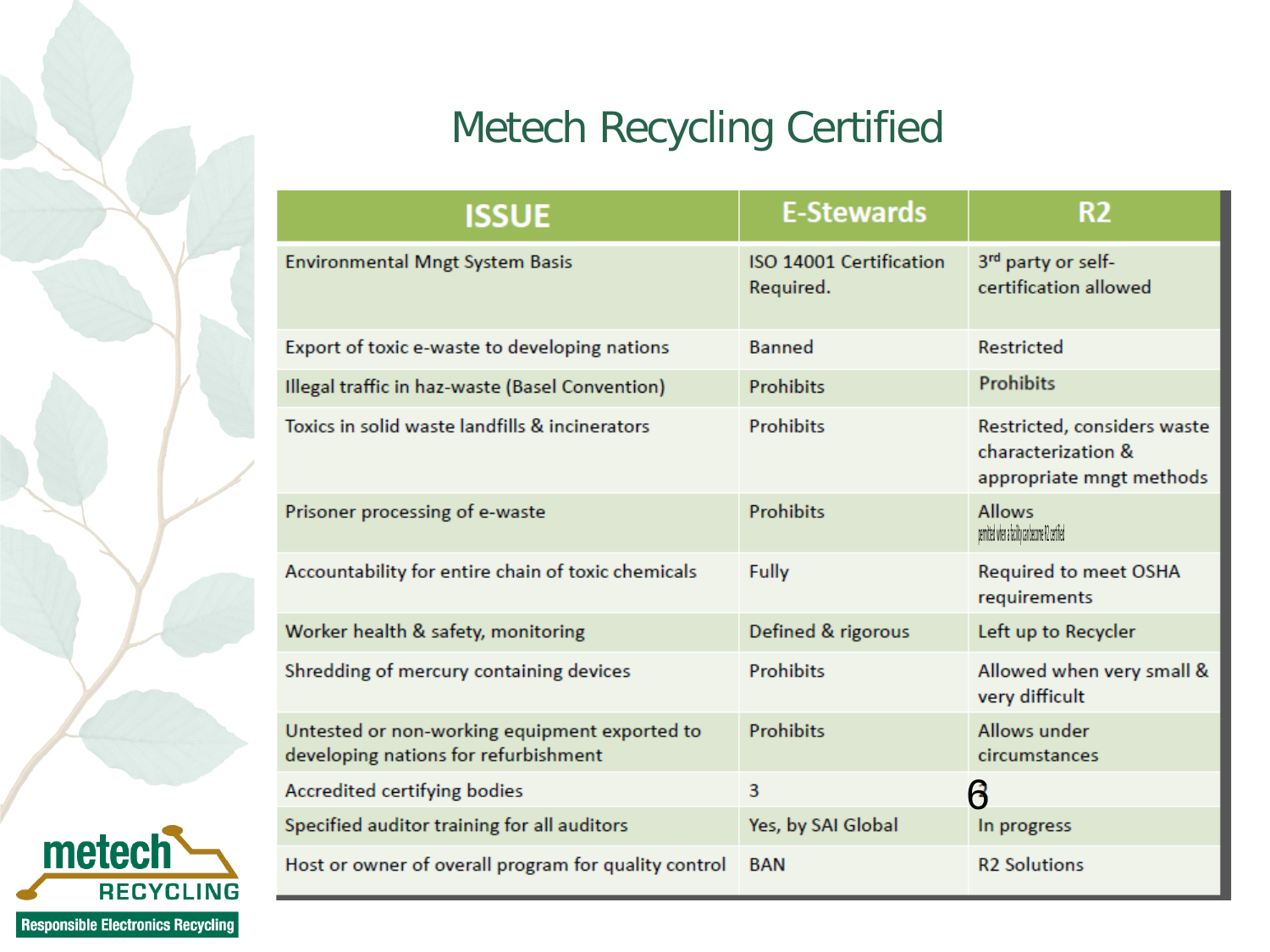# What To Know To Recycle Responsibly

#### $\Box$  Is the electronics recycler certified?

- 80% are not certified
- Certified e-Stewards® recyclers meet highest standards of materials management in the industry

#### **What does the recycler do with your e-waste?**

- Are materials disassembled or shipped some where?
- Are downstream partners audited?
- Are data devices securely destroyed?

#### **What documentation does the recycler provide?**

 Do you receive reports for chain-of-custody by weight or serial number that shows material received converted to recyclable components?

#### **Does the recycler protect its workers?**



Are all safety standards met for handling hazardous material?

### **Can you visit to see for yourself?**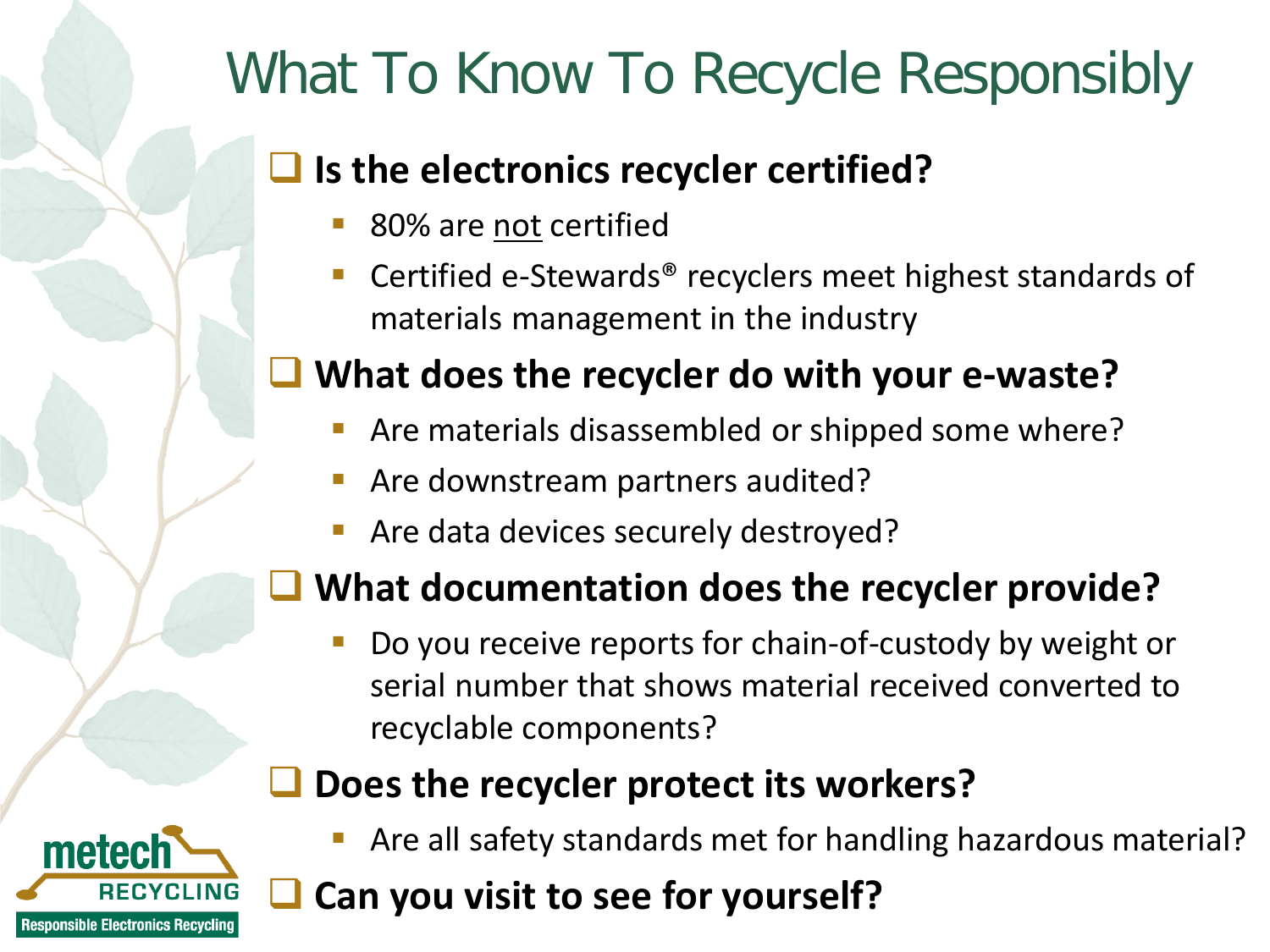# Metech Recycling – *Responsible* Electronics Recycling

- Certified e-Stewards<sup>®</sup> Recycler, Certified R2 ISO 9001:2008 and ISO 14001:2004 certified
- **Materials disassembled and sent to regularly** audited downstream partners
- Reports prove how each pound submitted for recycling converts to plastic, metal and other commodities for next phase
- Secure and complete data destruction to protect personal information
- Safe work environment protects workers from hazardous material



**Responsible Electronics Recycling** 

meter